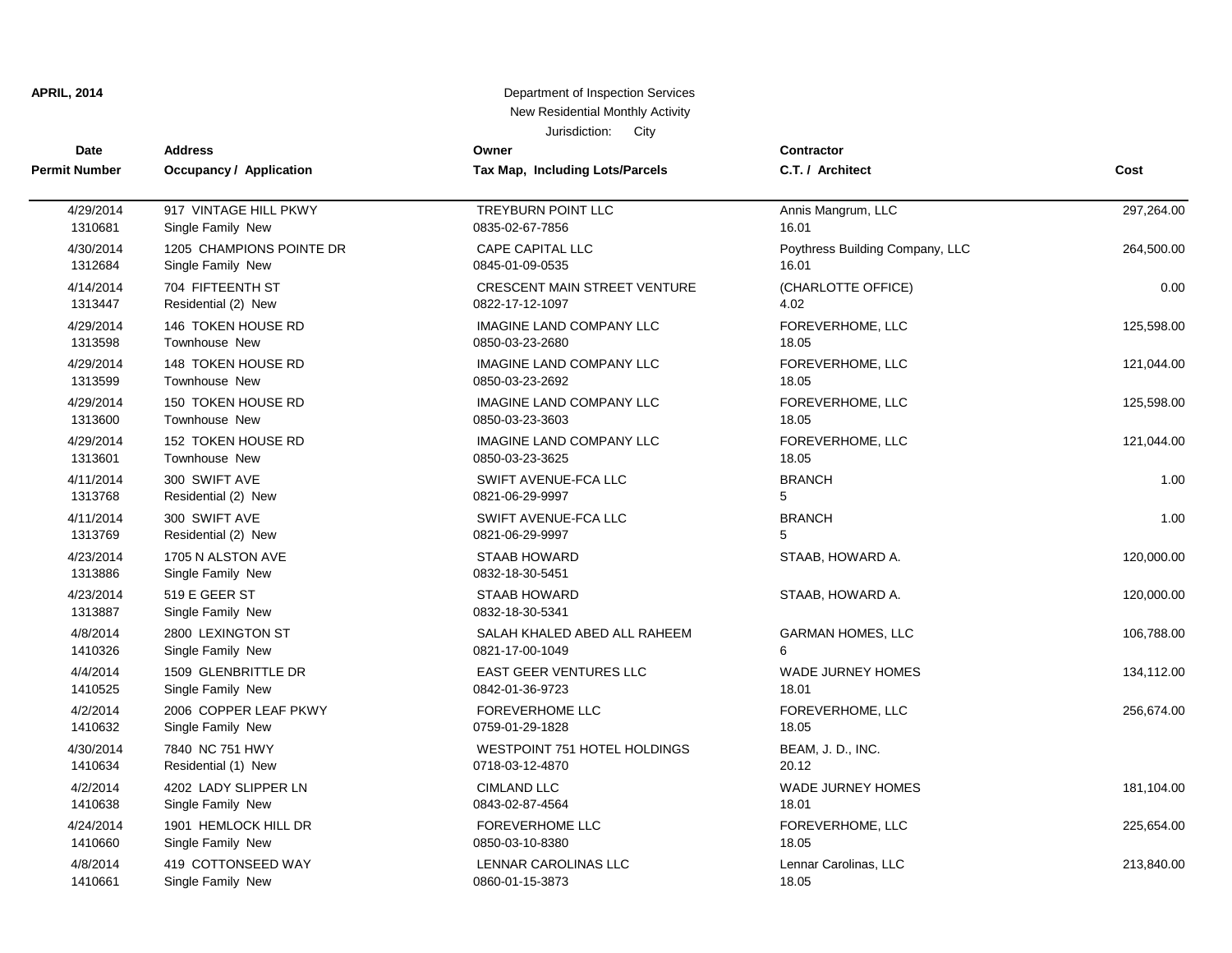| <b>Date</b>          | <b>Address</b>                 | Owner                           | <b>Contractor</b>  |
|----------------------|--------------------------------|---------------------------------|--------------------|
| <b>Permit Number</b> | <b>Occupancy / Application</b> | Tax Map, Including Lots/Parcels | C.T. / Arch        |
| 4/8/2014             | 1102 NICKLAUS DR               | <b>LENNAR CAROLINAS LLC</b>     | Lennar Car         |
| 1410662              | Townhouse New                  | 0824-18-21-4873                 | 17.11              |
| 4/8/2014             | 1104 NICKLAUS DR               | LENNAR CAROLINAS LLC            | Lennar Car         |
| 1410663              | Townhouse New                  | 0824-03-21-4843                 | 17.11              |
| 4/8/2014             | 1106 NICKLAUS DR               | LENNAR CAROLINAS LLC            | Lennar Car         |
| 1410664              | Townhouse New                  | 0824-03-21-4822                 | 17.11              |
| 4/9/2014             | 2051 OCTOBER DR                | LENNAR CAROLINAS LLC            | Lennar Car         |
| 1410665              | Single Family New              | 0840-02-85-5978                 | 18.05              |
| 4/1/2014             | 4615 CORAL DR                  | LEVEL CAROLINA HOMES LLC        | <b>Level Carol</b> |
| 1410670              | Single Family New              | 0729-01-46-9417                 | 20.10              |
| 4/15/2014            | 1815 RUSTICA DR                | RUSTICA OAKS DEVELOPMENT LLC    | Mungo Hon          |
| 1410676              | Single Family New              | 0739-02-59-2704                 | 20.14              |
| 4/11/2014            | 2045 OCTOBER DR                | LENNAR CAROLINAS LLC            | Lennar Car         |
| 1410684              | Single Family New              | 0840-02-85-6947                 | 18.05              |
| 4/11/2014            | 2044 OCTOBER DR                | LENNAR CAROLINAS LLC            | Lennar Car         |
| 1410685              | Single Family New              | 0840-02-86-7104                 | 18.05              |
| 4/2/2014             | 1120 GASTON MANOR DR           | PULTE HOME CORPORATION          | PULTE HO           |
| 1410710              | Single Family New              | 0769-03-43-5845                 | 19                 |
| 4/8/2014             | 2611 VESSON AVE                | <b>B WALLACE DESIGN &amp;</b>   | WALLACE,           |
| 1410750              | Single Family New              | 0811-20-92-1032                 | 6                  |
| 4/7/2014             | 134 HILLSIDE AVE               | <b>CITY OF DURHAM</b>           | Roby, Inc.,        |
| 1410752              | Single Family New              | 0821-16-74-9104                 | 12.01              |
| 4/11/2014            | 2316 WOODROW ST                | STEVENS JOSEPH M                | PARKER, D          |
| 1410845              | Single Family New              | 0822-09-05-3859                 | 4.01               |
| 4/1/2014             | <b>143 MANNING WAY</b>         | PULTE HOME CORPORATION          | PULTE HO           |
| 1410847              | Single Family New              | 0769-03-32-2920                 | 19                 |
| 4/7/2014             | 116 RIVER RUN RD               | <b>GARMAN HOMES LLC</b>         | T/A                |
| 1410861              | Single Family New              | 0814-03-30-6546                 | 17.07              |
| 4/1/2014             | 1604 WADDELL CT                | <b>D R HORTON INC</b>           | HORTON,            |
| 1410863              | Single Family New              | 0850-03-12-1492                 | 18.05              |
| 4/1/2014             | 228 SOUTH BEND DR              | <b>TOLL NC LP</b>               | <b>TOLL BRO</b>    |
| 1410865              | Single Family New              | 0717-02-77-3844                 | 20.12              |
| 4/1/2014             | 230 SOUTH BEND DR              | TOLL NC LP                      | <b>TOLL BRO</b>    |
| 1410866              | Single Family New              | 0717-02-77-2889                 | 20.12              |
| 4/2/2014             | 153 ROSEDALE CREEK DR          | PULTE HOME CORPORATION          | PULTE HO           |
| 1410896              | Single Family New              | 0769-03-32-2320                 | 19                 |

| Tax Map, Including Lots/Parcels                  |
|--------------------------------------------------|
| <b>LENNAR CAROLINAS LLC</b><br>0824-18-21-4873   |
| LENNAR CAROLINAS LLC<br>0824-03-21-4843          |
| LENNAR CAROLINAS LLC<br>0824-03-21-4822          |
| LENNAR CAROLINAS LLC<br>0840-02-85-5978          |
| LEVEL CAROLINA HOMES LLC<br>0729-01-46-9417      |
| RUSTICA OAKS DEVELOPMENT LL<br>0739-02-59-2704   |
| LENNAR CAROLINAS LLC<br>0840-02-85-6947          |
| LENNAR CAROLINAS LLC<br>0840-02-86-7104          |
| PULTE HOME CORPORATION<br>0769-03-43-5845        |
| <b>B WALLACE DESIGN &amp;</b><br>0811-20-92-1032 |
| <b>CITY OF DURHAM</b><br>0821-16-74-9104         |
| STEVENS JOSEPH M<br>0822-09-05-3859              |
| PULTE HOME CORPORATION<br>0769-03-32-2920        |
| <b>GARMAN HOMES LLC</b><br>0814-03-30-6546       |
| D R HORTON INC<br>0850-03-12-1492                |
| <b>TOLL NC LP</b><br>0717-02-77-3844             |
| <b>TOLL NC LP</b><br>0717-02-77-2889             |
| PULTE HOME CORPORATION                           |

| t Number            | Occupancy / Application                    | Tax Map, Including Lots/Parcels                  | C.T. / Architect                    | Cost       |
|---------------------|--------------------------------------------|--------------------------------------------------|-------------------------------------|------------|
| 4/8/2014            | 1102 NICKLAUS DR                           | LENNAR CAROLINAS LLC                             | Lennar Carolinas, LLC               | 131,406.00 |
| 1410662             | Townhouse New                              | 0824-18-21-4873                                  | 17.11                               |            |
| 4/8/2014            | 1104 NICKLAUS DR                           | LENNAR CAROLINAS LLC                             | Lennar Carolinas, LLC               | 123,882.00 |
| 1410663             | <b>Townhouse New</b>                       | 0824-03-21-4843                                  | 17.11                               |            |
| 4/8/2014            | 1106 NICKLAUS DR                           | LENNAR CAROLINAS LLC                             | Lennar Carolinas, LLC               | 131,406.00 |
| 1410664             | Townhouse New                              | 0824-03-21-4822                                  | 17.11                               |            |
| 4/9/2014            | 2051 OCTOBER DR                            | LENNAR CAROLINAS LLC                             | Lennar Carolinas, LLC               | 148,566.00 |
| 1410665             | Single Family New                          | 0840-02-85-5978                                  | 18.05                               |            |
| 4/1/2014            | 4615 CORAL DR                              | LEVEL CAROLINA HOMES LLC                         | Level Carolina Homes, LLC           | 168,234.00 |
| 1410670             | Single Family New                          | 0729-01-46-9417                                  | 20.10                               |            |
| 4/15/2014           | 1815 RUSTICA DR                            | RUSTICA OAKS DEVELOPMENT LLC                     | Mungo Homes of North Carolina, Inc. | 183,546.00 |
| 1410676             | Single Family New                          | 0739-02-59-2704                                  | 20.14                               |            |
| 4/11/2014           | 2045 OCTOBER DR                            | LENNAR CAROLINAS LLC                             | Lennar Carolinas, LLC               | 148,566.00 |
| 1410684             | Single Family New                          | 0840-02-85-6947                                  | 18.05                               |            |
| 4/11/2014           | 2044 OCTOBER DR                            | LENNAR CAROLINAS LLC                             | Lennar Carolinas, LLC               | 150,546.00 |
| 1410685             | Single Family New                          | 0840-02-86-7104                                  | 18.05                               |            |
| 4/2/2014            | 1120 GASTON MANOR DR                       | PULTE HOME CORPORATION                           | PULTE HOME CORPORATION              | 385,044.00 |
| 1410710             | Single Family New                          | 0769-03-43-5845                                  | 19                                  |            |
| 4/8/2014<br>1410750 | 2611 VESSON AVE<br>Single Family New       | <b>B WALLACE DESIGN &amp;</b><br>0811-20-92-1032 | WALLACE, B. DESIGN & CONSTRUCTION   | 139,392.00 |
| 4/7/2014            | 134 HILLSIDE AVE                           | CITY OF DURHAM                                   | Roby, Inc., Andrew                  | 120,000.00 |
| 1410752             | Single Family New                          | 0821-16-74-9104                                  | 12.01                               |            |
| 4/11/2014           | 2316 WOODROW ST                            | <b>STEVENS JOSEPH M</b>                          | PARKER, DAVID R.                    | 318,800.00 |
| 1410845             | Single Family New                          | 0822-09-05-3859                                  | 4.01                                |            |
| 4/1/2014            | 143 MANNING WAY                            | PULTE HOME CORPORATION                           | PULTE HOME CORPORATION              | 155,298.00 |
| 1410847             | Single Family New                          | 0769-03-32-2920                                  | 19                                  |            |
| 4/7/2014            | 116 RIVER RUN RD                           | <b>GARMAN HOMES LLC</b>                          | T/A                                 | 257,202.00 |
| 1410861             | Single Family New                          | 0814-03-30-6546                                  | 17.07                               |            |
| 4/1/2014            | 1604 WADDELL CT                            | D R HORTON INC                                   | HORTON, D.R., INC.-TORREY           | 249,216.00 |
| 1410863             | Single Family New                          | 0850-03-12-1492                                  | 18.05                               |            |
| 4/1/2014            | 228 SOUTH BEND DR                          | TOLL NC LP                                       | TOLL BROTHERS OF NC II, INC.        | 498,960.00 |
| 1410865             | Single Family New                          | 0717-02-77-3844                                  | 20.12                               |            |
| 4/1/2014            | 230 SOUTH BEND DR                          | TOLL NC LP                                       | TOLL BROTHERS OF NC II, INC.        | 205,194.00 |
| 1410866             | Single Family New                          | 0717-02-77-2889                                  | 20.12                               |            |
| 4/2/2014<br>111000c | 153 ROSEDALE CREEK DR<br>Cinalo Fomily Now | PULTE HOME CORPORATION<br>חפפפ פפ פח חפדה        | PULTE HOME CORPORATION              | 150,000.00 |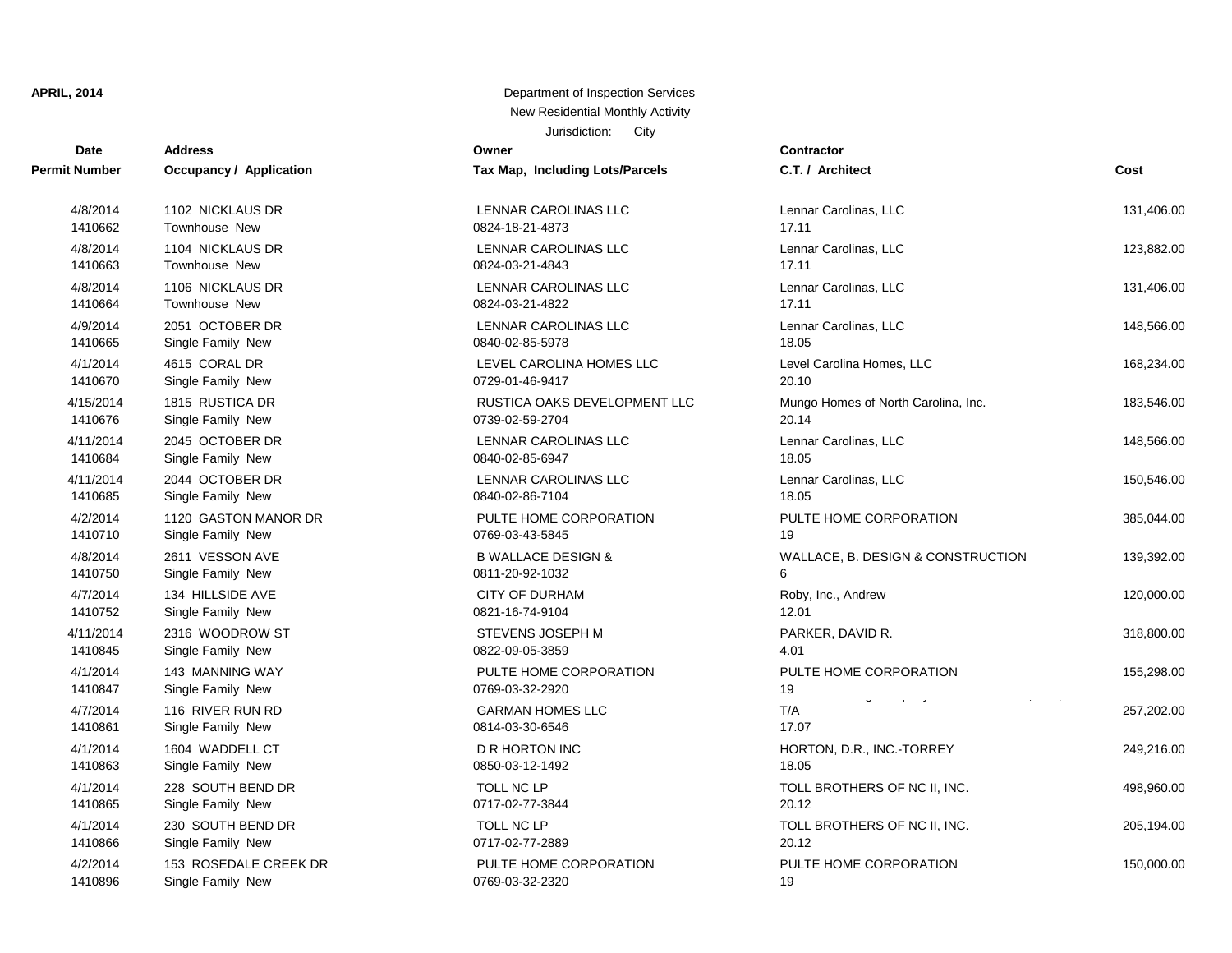| <b>Date</b>          | <b>Address</b>                 | Owner                           | <b>Contractor</b> |
|----------------------|--------------------------------|---------------------------------|-------------------|
| <b>Permit Number</b> | <b>Occupancy / Application</b> | Tax Map, Including Lots/Parcels | C.T. / Arch       |
| 4/2/2014             | 305 ROSEDALE CREEK DR          | PULTE HOME CORPORATION          | PULTE HO          |
| 1410897              | Single Family New              | 0769-03-22-5376                 | 19                |
| 4/11/2014            | 2047 OCTOBER DR                | LENNAR CAROLINAS LLC            | Lennar Car        |
| 1410908              | Single Family New              | 0840-02-85-6918                 | 18.05             |
| 4/15/2014            | 1105 BERKELEY ST               | NAVIGATORS THE                  | T/A               |
| 1410911              | Single Family New              | 0822-14-44-8663                 | 3.01              |
| 4/15/2014            | 1107 BERKELEY ST               | <b>NAVIGATORS THE</b>           | T/A               |
| 1410912              | Single Family New              | 0822-14-44-8667                 | 3.01              |
| 4/15/2014            | 1109 BERKELEY ST               | <b>NAVIGATORS THE</b>           | T/A               |
| 1410913              | Single Family New              | 0822-14-44-8761                 | 3.01              |
| 4/7/2014             | 856 EMBER DR                   | <b>RYLAND GROUP INC THE</b>     | THE RYLA          |
| 1410923              | Single Family New              | 0850-02-85-0165                 | 18.05             |
| 4/7/2014             | 4005 GLENNSTONE DR             | <b>CIMLAND LLC</b>              | <b>WADE JUF</b>   |
| 1410924              | Single Family New              | 0843-02-87-9998                 | 18.01             |
| 4/7/2014             | 4028 LADY SLIPPER LN           | <b>CIMLAND LLC</b>              | <b>WADE JUF</b>   |
| 1410925              | Single Family New              | 0843-02-77-6380                 | 18.01             |
| 4/8/2014             | 307 ROSEDALE CREEK DR          | PULTE HOME CORPORATION          | PULTE HO          |
| 1410933              | Single Family New              | 0769-03-22-5326                 | 19                |
| 4/8/2014             | 830 GASTON MANOR DR            | PULTE HOME CORPORATION          | PULTE HO          |
| 1410934              | Single Family New              | 0769-03-32-9579                 | 19                |
| 4/23/2014            | 207 BRIER CROSSINGS LOOP       | PULTE HOME CORPORATION          | PULTE HO          |
| 1410935              | Townhouse New                  | 0769-03-41-9129                 | 19                |
| 4/23/2014            | 209 BRIER CROSSINGS LOOP       | PULTE HOME CORPORATION          | PULTE HO          |
| 1410936              | Townhouse New                  | 0769-03-41-9127                 | 19                |
| 4/23/2014            | 211 BRIER CROSSINGS LOOP       | PULTE HOME CORPORATION          | PULTE HO          |
| 1410937              | Townhouse New                  | 0769-03-41-9125                 | 19                |
| 4/23/2014            | 213 BRIER CROSSINGS LOOP       | PULTE HOME CORPORATION          | PULTE HO          |
| 1410938              | Townhouse New                  | 0769-03-41-9122                 | 19                |
| 4/23/2014            | 215 BRIER CROSSINGS LOOP       | PULTE HOME CORPORATION          | PULTE HO          |
| 1410939              | Townhouse New                  | 0769-03-41-9120                 | 19                |
| 4/23/2014            | 217 BRIER CROSSINGS LOOP       | PULTE HOME CORPORATION          | PULTE HO          |
| 1410940              | <b>Townhouse New</b>           | 0769-03-41-9028                 | 19                |
| 4/23/2014            | 325 BRIER CROSSINGS LOOP       | PULTE HOME CORPORATION          | PULTE HO          |
| 1410941              | <b>Townhouse New</b>           | 0769-03-40-8664                 |                   |
| 4/23/2014            | 327 BRIER CROSSINGS LOOP       | PULTE HOME CORPORATION          | PULTE HO          |
| 1410942              | Townhouse New                  | 0769-03-40-8661                 |                   |

| PULTE HOME CORPORATION<br>769-03-22-5376      |  |
|-----------------------------------------------|--|
| <b>LENNAR CAROLINAS LLC</b><br>840-02-85-6918 |  |
| <b>VAVIGATORS THE</b><br>822-14-44-8663       |  |
| <b>VAVIGATORS THE</b><br>822-14-44-8667       |  |
| <b>VAVIGATORS THE</b><br>822-14-44-8761       |  |
| RYLAND GROUP INC THE<br>850-02-85-0165        |  |
| CIMLAND LLC<br>843-02-87-9998                 |  |
| CIMLAND LLC<br>843-02-77-6380                 |  |
| PULTE HOME CORPORATION<br>769-03-22-5326      |  |
| PULTE HOME CORPORATION<br>769-03-32-9579      |  |
| PULTE HOME CORPORATION<br>769-03-41-9129      |  |
| PULTE HOME CORPORATION<br>769-03-41-9127      |  |
| PULTE HOME CORPORATION<br>769-03-41-9125      |  |
| PULTE HOME CORPORATION<br>769-03-41-9122      |  |
| PULTE HOME CORPORATION<br>769-03-41-9120      |  |
| PULTE HOME CORPORATION<br>769-03-41-9028      |  |
| PULTE HOME CORPORATION<br>769-03-40-8664      |  |
|                                               |  |

| <b>Date</b>          | <b>Address</b>                            | Owner                                          | Contractor                                                                        |            |
|----------------------|-------------------------------------------|------------------------------------------------|-----------------------------------------------------------------------------------|------------|
| Number               | Occupancy / Application                   | Tax Map, Including Lots/Parcels                | C.T. / Architect                                                                  | Cost       |
| 4/2/2014             | 305 ROSEDALE CREEK DR                     | PULTE HOME CORPORATION                         | PULTE HOME CORPORATION                                                            | 140,000.00 |
| 1410897              | Single Family New                         | 0769-03-22-5376                                | 19                                                                                |            |
| 4/11/2014<br>1410908 | 2047 OCTOBER DR<br>Single Family New      | <b>LENNAR CAROLINAS LLC</b><br>0840-02-85-6918 | Lennar Carolinas, LLC<br>18.05<br>$\tilde{\phantom{a}}$                           | 179,454.00 |
| 4/15/2014<br>1410911 | 1105 BERKELEY ST<br>Single Family New     | NAVIGATORS THE<br>0822-14-44-8663              | $\alpha$ and $\alpha$<br>T/A<br>3.01<br>$\mathbf{r} = -\mathbf{z}$<br>$\check{ }$ | 126,522.00 |
| 4/15/2014<br>1410912 | 1107 BERKELEY ST<br>Single Family New     | <b>NAVIGATORS THE</b><br>0822-14-44-8667       | T/A<br>3.01<br>$\ddot{\phantom{0}}$<br>$\mathbf{r} = \mathbf{r} \cdot \mathbf{r}$ | 106,392.00 |
| 4/15/2014            | 1109 BERKELEY ST                          | <b>NAVIGATORS THE</b>                          | T/A                                                                               | 120,912.00 |
| 1410913              | Single Family New                         | 0822-14-44-8761                                | 3.01                                                                              |            |
| 4/7/2014             | 856 EMBER DR                              | <b>RYLAND GROUP INC THE</b>                    | THE RYLAND GROUP, INC.                                                            | 246,510.00 |
| 1410923              | Single Family New                         | 0850-02-85-0165                                | 18.05                                                                             |            |
| 4/7/2014             | 4005 GLENNSTONE DR                        | <b>CIMLAND LLC</b>                             | <b>WADE JURNEY HOMES</b>                                                          | 139,722.00 |
| 1410924              | Single Family New                         | 0843-02-87-9998                                | 18.01                                                                             |            |
| 4/7/2014             | 4028 LADY SLIPPER LN                      | <b>CIMLAND LLC</b>                             | <b>WADE JURNEY HOMES</b>                                                          | 103,996.00 |
| 1410925              | Single Family New                         | 0843-02-77-6380                                | 18.01                                                                             |            |
| 4/8/2014             | 307 ROSEDALE CREEK DR                     | PULTE HOME CORPORATION                         | PULTE HOME CORPORATION                                                            | 176,154.00 |
| 1410933              | Single Family New                         | 0769-03-22-5326                                | 19                                                                                |            |
| 4/8/2014             | 830 GASTON MANOR DR                       | PULTE HOME CORPORATION                         | PULTE HOME CORPORATION                                                            | 151,338.00 |
| 1410934              | Single Family New                         | 0769-03-32-9579                                | 19                                                                                |            |
| 4/23/2014            | 207 BRIER CROSSINGS LOOP                  | PULTE HOME CORPORATION                         | PULTE HOME CORPORATION                                                            | 130,000.00 |
| 1410935              | Townhouse New                             | 0769-03-41-9129                                | 19                                                                                |            |
| 4/23/2014            | 209 BRIER CROSSINGS LOOP                  | PULTE HOME CORPORATION                         | PULTE HOME CORPORATION                                                            | 130,000.00 |
| 1410936              | <b>Townhouse New</b>                      | 0769-03-41-9127                                | 19                                                                                |            |
| 4/23/2014            | 211 BRIER CROSSINGS LOOP                  | PULTE HOME CORPORATION                         | PULTE HOME CORPORATION                                                            | 130,000.00 |
| 1410937              | Townhouse New                             | 0769-03-41-9125                                | 19                                                                                |            |
| 4/23/2014            | 213 BRIER CROSSINGS LOOP                  | PULTE HOME CORPORATION                         | PULTE HOME CORPORATION                                                            | 130,000.00 |
| 1410938              | Townhouse New                             | 0769-03-41-9122                                | 19                                                                                |            |
| 4/23/2014            | 215 BRIER CROSSINGS LOOP                  | PULTE HOME CORPORATION                         | PULTE HOME CORPORATION                                                            | 130,000.00 |
| 1410939              | Townhouse New                             | 0769-03-41-9120                                | 19                                                                                |            |
| 4/23/2014            | 217 BRIER CROSSINGS LOOP                  | PULTE HOME CORPORATION                         | PULTE HOME CORPORATION                                                            | 130,000.00 |
| 1410940              | Townhouse New                             | 0769-03-41-9028                                | 19                                                                                |            |
| 4/23/2014<br>1410941 | 325 BRIER CROSSINGS LOOP<br>Townhouse New | PULTE HOME CORPORATION<br>0769-03-40-8664      | PULTE HOME CORPORATION                                                            | 136,818.00 |
| 4/23/2014            | 327 BRIER CROSSINGS LOOP                  | PULTE HOME CORPORATION                         | PULTE HOME CORPORATION                                                            | 140.448.00 |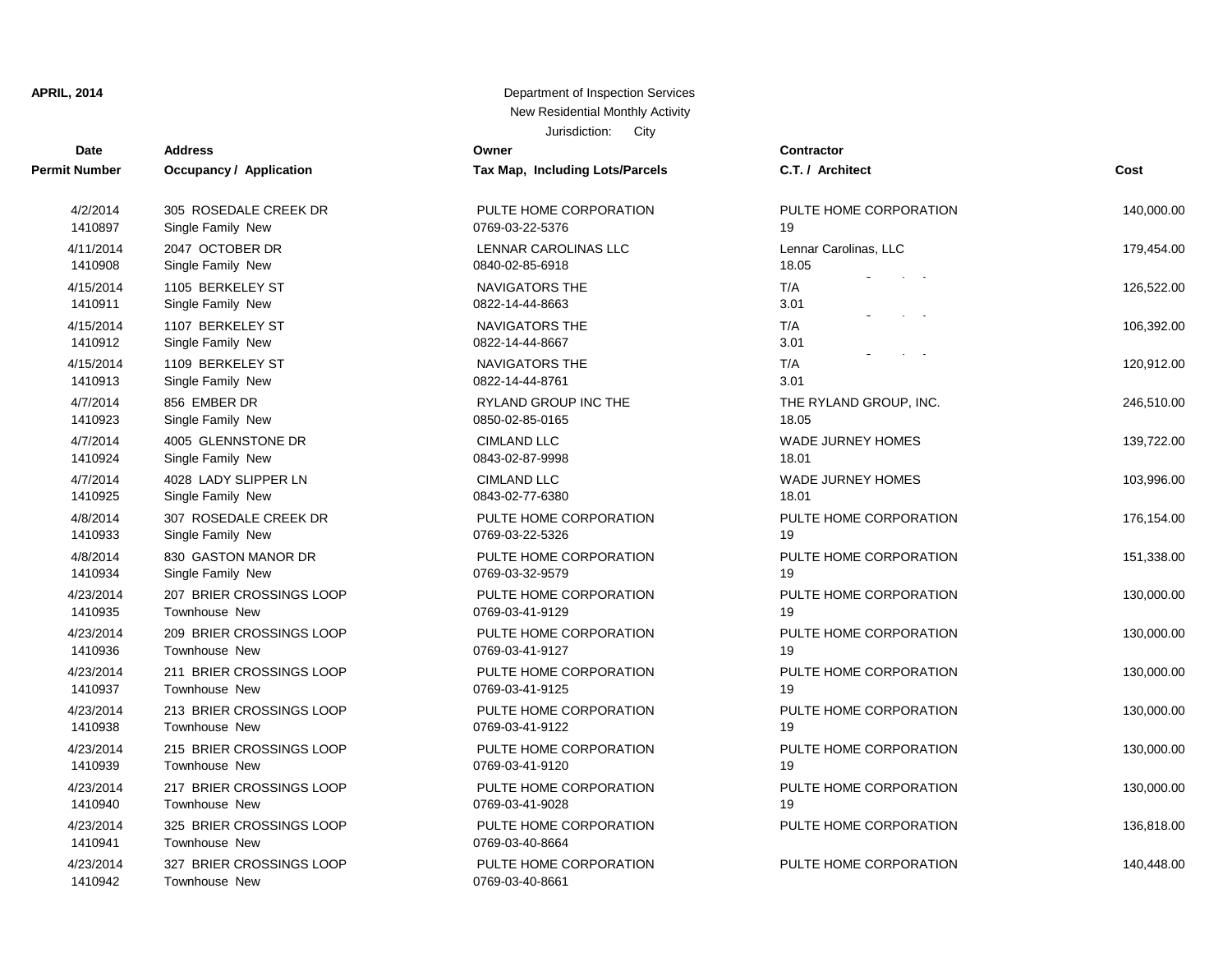| <b>Date</b>          | <b>Address</b>                                   | Owner                                     | <b>Contractor</b>                      |            |
|----------------------|--------------------------------------------------|-------------------------------------------|----------------------------------------|------------|
| <b>Permit Number</b> | <b>Occupancy / Application</b>                   | Tax Map, Including Lots/Parcels           | C.T. / Architect                       | Cost       |
| 4/23/2014<br>1410943 | 329 BRIER CROSSINGS LOOP<br>Townhouse New        | PULTE HOME CORPORATION<br>0769-03-40-8568 | PULTE HOME CORPORATION                 | 136,818.00 |
| 4/23/2014<br>1410944 | 331 BRIER CROSSINGS LOOP<br><b>Townhouse New</b> | PULTE HOME CORPORATION<br>0769-03-40-8555 | PULTE HOME CORPORATION                 | 140,448.00 |
| 4/23/2014<br>1410945 | 333 BRIER CROSSINGS LOOP<br><b>Townhouse New</b> | PULTE HOME CORPORATION<br>0769-03-40-8552 | PULTE HOME CORPORATION                 | 136,818.00 |
| 4/23/2014<br>1410946 | 335 BRIER CROSSINGS LOOP<br><b>Townhouse New</b> | PULTE HOME CORPORATION<br>0769-03-40-8540 | PULTE HOME CORPORATION                 | 140,448.00 |
| 4/29/2014            | 131 HOLLY BERRY LN                               | RUSTICA OAKS DEVELOPMENT LLC              | Ryan Builders-North Carolina, LLC, Dan | 142,956.00 |
| 1410966              | Townhouse New                                    | 0739-02-59-1960                           | 20.14                                  |            |
| 4/29/2014            | 133 HOLLY BERRY LN                               | RUSTICA OAKS DEVELOPMENT LLC              | Ryan Builders-North Carolina, LLC, Dan | 116,292.00 |
| 1410967              | Townhouse New                                    | 0739-02-59-1868                           | 20.14                                  |            |
| 4/29/2014            | 135 HOLLY BERRY LN                               | RUSTICA OAKS DEVELOPMENT LLC              | Ryan Builders-North Carolina, LLC, Dan | 95,084.00  |
| 1410968              | Townhouse New                                    | 0739-02-59-1866                           | 20.14                                  |            |
| 4/29/2014            | 137 HOLLY BERRY LN                               | RUSTICA OAKS DEVELOPMENT LLC              | Ryan Builders-North Carolina, LLC, Dan | 120,780.00 |
| 1410969              | Townhouse New                                    | 0739-02-59-1863                           | 20.14                                  |            |
| 4/23/2014            | 210 PLANO DR                                     | <b>MREC BRIGHTLEAF LLC</b>                | THE DREES HOMES COMPANY                | 267,498.00 |
| 1410976              | Single Family New                                | 0850-03-32-3834                           | 18.05                                  |            |
| 4/10/2014            | 827 BRIANA DR                                    | M/I HOMES OF RALEIGH LLC                  | M/I HOMES OF RALEIGH LLC               | 158,862.00 |
| 1410980              | Single Family New                                | 0825-03-43-1251                           | 16.03                                  |            |
| 4/10/2014            | 421 WALSENBURG DR                                | M/I HOMES OF RALEIGH LLC                  | M/I HOMES OF RALEIGH LLC               | 176,418.00 |
| 1410981              | Single Family New                                | 0825-03-42-1927                           | 16.03                                  |            |
| 4/10/2014            | 434 WALSENBURG DR                                | M/I HOMES OF RALEIGH LLC                  | M/I HOMES OF RALEIGH LLC               | 178,002.00 |
| 1410982              | Single Family New                                | 0825-03-33-9122                           | 16.03                                  |            |
| 4/11/2014            | 106 LAUREL MIST WAY                              | LENNAR CAROLINAS LLC                      | Lennar Carolinas, LLC                  | 219,384.00 |
| 1410983              | Single Family New                                | 0860-01-05-5733                           | 18.05                                  |            |
| 4/11/2014            | 2078 TANNERS MILL DR                             | LENNAR CAROLINAS LLC                      | Lennar Carolinas, LLC                  | 155,562.00 |
| 1410984              | Single Family New                                | 0840-02-86-8129                           | 18.05                                  |            |
| 4/11/2014            | 131 MANNING WAY                                  | PULTE HOME CORPORATION                    | PULTE HOME CORPORATION                 | 230,860.00 |
| 1410985              | Single Family New                                | 0769-03-32-5839                           | 19                                     |            |
| 4/11/2014            | 141 MANNING WAY                                  | PULTE HOME CORPORATION                    | PULTE HOME CORPORATION                 | 193,908.00 |
| 1410986              | Single Family New                                | 0769-03-32-2980                           | 19                                     |            |
| 4/29/2014            | 11 PRAIRIE VIEW CT                               | DREES COMPANY THE                         | THE DREES HOMES COMPANY                | 145,002.00 |
| 1410987              | <b>Townhouse New</b>                             | 0850-04-50-1530                           | 18.05                                  |            |
| 4/10/2014            | 13 PRAIRIE VIEW CT                               | DREES COMPANY THE                         | THE DREES HOMES COMPANY                | 144,474.00 |
| 1410988              | Townhouse New                                    | 0850-04-50-1550                           | 18.05                                  |            |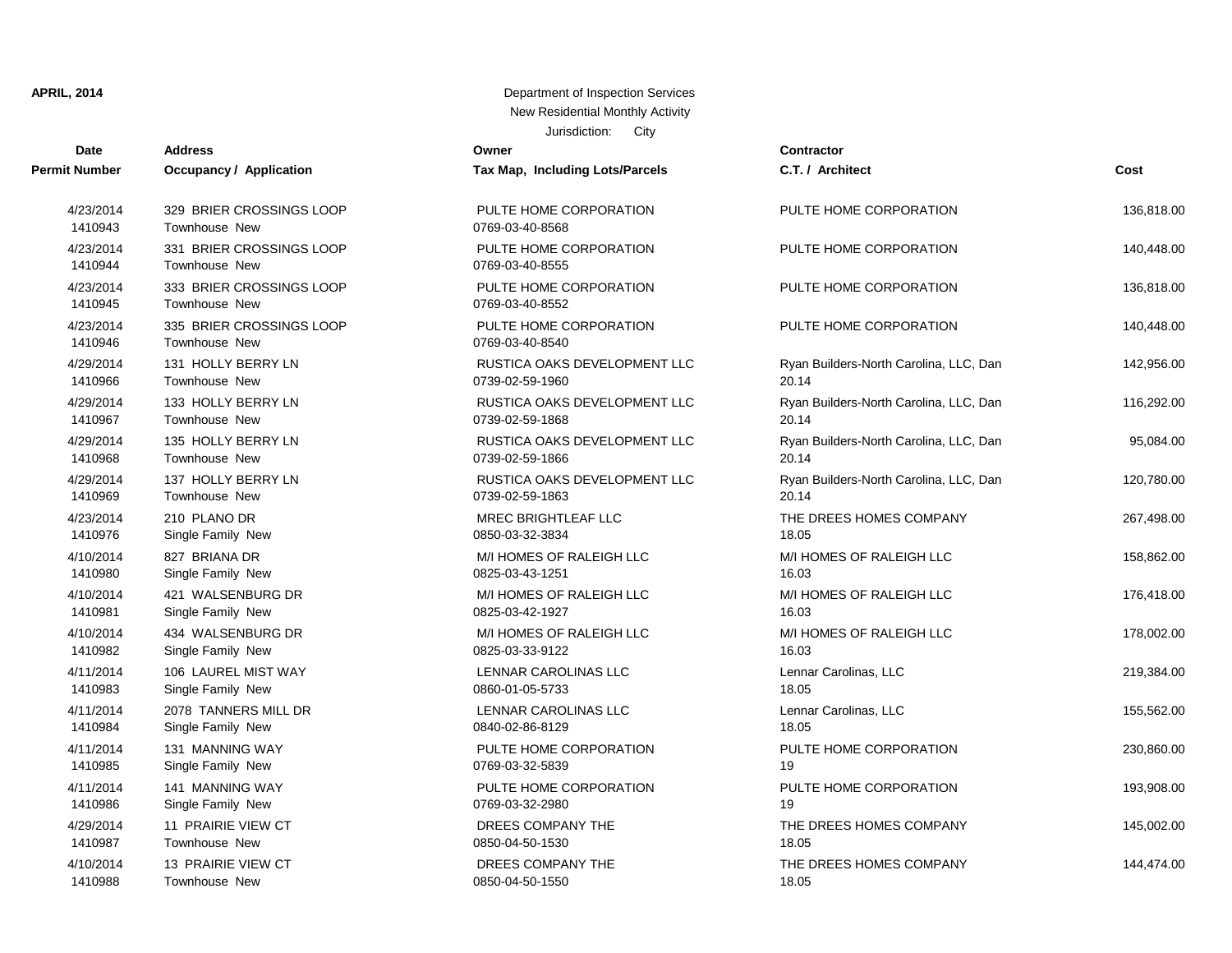# **Date Contractor Address Owner Permit Number Occupancy / Application Tax Map, Including Lots/Parcels** 1411058 Single Family New 2012 12:05:06 0850-02-85-2321 1411057 Single Family New 0850-02-85-3128 4/16/2014 6 CRAWFORD CT RYLAND GROUP INC THE 1411056 Single Family New 2008 1208 0850-02-85-8428 4/16/2014 848 EMBER DR RYLAND GROUP INC THE 1411054 Single Family New 2012 2020-04-71-8720 4/16/2014 712 POPLAR ST RYLAND GROUP INC THE 1411053 Single Family New 0840-04-94-5210 1411035 Single Family New 2012 12:03:0825-03-33-9193 4/16/2014 4 LANTERN VIEW LN **HEARTHSTONE MULTI-ASSET ENTITY** 1411031 Single Family New 10831-15-62-8789 4/15/2014 430 WALSENBURG DR M/I HOMES OF RALEIGH LLC 1411030 Single Family New 1411030 Single Family New 10.011 10.012 10.012 10.012 10.012 10.012 10.01 4/10/2014 216 S BRIGGS AVE **HABITAT FOR HUMANITY OF DURHAM** 1411029 Single Family New 2012 18.05.100759-01-29-1937 4/10/2014 214 S BRIGGS AVE **HABITAT FOR HUMANITY OF DURHAM** 1411028 Single Family New 0831-15-62-8899 4/15/2014 2004 COPPER LEAF PKWY FOREVERHOME LLC 1411025 Single Family New 1411025 Single Family New 12.0010 4/10/2014 212 S BRIGGS AVE **HABITAT FOR HUMANITY OF DURHAM** 1411024 Single Family New 2008 1208 0850-04-85-4076 1411017 Single Family New 0717-02-66-5902 4/15/2014 845 EMBER DR RYLAND GROUP INC THE 1411000 Single Family New 0840-02-86-8157 1410998 Single Family New 2014 19:05 0840-02-86-6115 4/11/2014 2080 TANNERS MILL DR LENNAR CAROLINAS LLC 1410991 Townhouse New 2008/04-50-2511 4/11/2014 2048 OCTOBER DR LENNAR CAROLINAS LLC 1410990 Townhouse New 200850-04-50-1590 4/10/2014 19 PRAIRIE VIEW CT DREES COMPANY THE 1410989 Townhouse New 0850-04-50-1570 18.05 4/10/2014 17 PRAIRIE VIEW CT DREES COMPANY THE 4/10/2014 15 PRAIRIE VIEW CT DREES COMPANY THE

| Date                 | Address                                | ∪wner                           | Contractor                          |            |
|----------------------|----------------------------------------|---------------------------------|-------------------------------------|------------|
| t Number             | <b>Occupancy / Application</b>         | Tax Map, Including Lots/Parcels | C.T. / Architect                    | Cost       |
| 4/10/2014            | 15 PRAIRIE VIEW CT                     | DREES COMPANY THE               | THE DREES HOMES COMPANY             | 143,022.00 |
| 1410989              | Townhouse New                          | 0850-04-50-1570                 | 18.05                               |            |
| 4/10/2014            | 17 PRAIRIE VIEW CT                     | DREES COMPANY THE               | THE DREES HOMES COMPANY             | 144,474.00 |
| 1410990              | Townhouse New                          | 0850-04-50-1590                 | 18.05                               |            |
| 4/10/2014            | 19 PRAIRIE VIEW CT                     | DREES COMPANY THE               | THE DREES HOMES COMPANY             | 143,022.00 |
| 1410991              | Townhouse New                          | 0850-04-50-2511                 | 18.05                               |            |
| 4/11/2014            | 2048 OCTOBER DR                        | LENNAR CAROLINAS LLC            | Lennar Carolinas, LLC               | 177,210.00 |
| 1410998              | Single Family New                      | 0840-02-86-6115                 | 18.05                               |            |
| 4/11/2014            | 2080 TANNERS MILL DR                   | LENNAR CAROLINAS LLC            | Lennar Carolinas, LLC               | 146,454.00 |
| 1411000              | Single Family New                      | 0840-02-86-8157                 | 18.05                               |            |
| 4/14/2014<br>1411017 | 507 SOUTH BEND DR<br>Single Family New | TOLL NC LP<br>0717-02-66-5902   | TOLL BROTHERS OF NC II, INC.        | 258,456.00 |
| 4/15/2014            | 845 EMBER DR                           | RYLAND GROUP INC THE            | THE RYLAND GROUP, INC.              | 201,366.00 |
| 1411024              | Single Family New                      | 0850-04-85-4076                 | 18.05                               |            |
| 4/21/2014            | 135 HILLSIDE AVE                       | <b>B WALLACE DESIGN &amp;</b>   | WALLACE, B. DESIGN & CONSTRUCTION   | 105,000.00 |
| 1411025              | Single Family New                      | 0821-16-74-9010                 | 12.01                               |            |
| 4/10/2014            | 212 S BRIGGS AVE                       | HABITAT FOR HUMANITY OF DURHAM  | HABITAT FOR HUMANITY OF DURHAM INC. | 86,988.00  |
| 1411028              | Single Family New                      | 0831-15-62-8899                 | 10.01                               |            |
| 4/15/2014            | 2004 COPPER LEAF PKWY                  | <b>FOREVERHOME LLC</b>          | FOREVERHOME, LLC                    | 237,732.00 |
| 1411029              | Single Family New                      | 0759-01-29-1937                 | 18.05                               |            |
| 4/10/2014            | 214 S BRIGGS AVE                       | HABITAT FOR HUMANITY OF DURHAM  | HABITAT FOR HUMANITY OF DURHAM INC. | 97,020.00  |
| 1411030              | Single Family New                      | 0831-15-62-8895                 | 10.01                               |            |
| 4/10/2014            | 216 S BRIGGS AVE                       | HABITAT FOR HUMANITY OF DURHAM  | HABITAT FOR HUMANITY OF DURHAM INC. | 95,700.00  |
| 1411031              | Single Family New                      | 0831-15-62-8789                 | 10.01                               |            |
| 4/15/2014            | 430 WALSENBURG DR                      | M/I HOMES OF RALEIGH LLC        | M/I HOMES OF RALEIGH LLC            | 246,378.00 |
| 1411035              | Single Family New                      | 0825-03-33-9193                 | 16.03                               |            |
| 4/16/2014            | 4 LANTERN VIEW LN                      | HEARTHSTONE MULTI-ASSET ENTITY  | BEAZER HOMES CORP.                  | 180,444.00 |
| 1411053              | Single Family New                      | 0840-04-94-5210                 | 18.05                               |            |
| 4/16/2014            | 5401 KEMMONT DR                        | HESTER LELA S                   | AMERICA'S HOME PLACE INC.           | 323,400.00 |
| 1411054              | Single Family New                      | 0729-04-71-8720                 | 20.10                               |            |
| 4/16/2014            | 712 POPLAR ST                          | <b>RYLAND GROUP INC THE</b>     | THE RYLAND GROUP, INC.              | 201,366.00 |
| 1411056              | Single Family New                      | 0850-02-85-8428                 | 18.05                               |            |
| 4/16/2014            | 848 EMBER DR                           | RYLAND GROUP INC THE            | THE RYLAND GROUP, INC.              | 265,650.00 |
| 1411057              | Single Family New                      | 0850-02-85-3128                 | 18.05                               |            |
| 4/16/2014            | 6 CRAWFORD CT                          | RYLAND GROUP INC THE            | THE RYLAND GROUP, INC.              | 155,364.00 |
| 1411058              | Single Family New                      | 0850-02-85-2321                 | 18.05                               |            |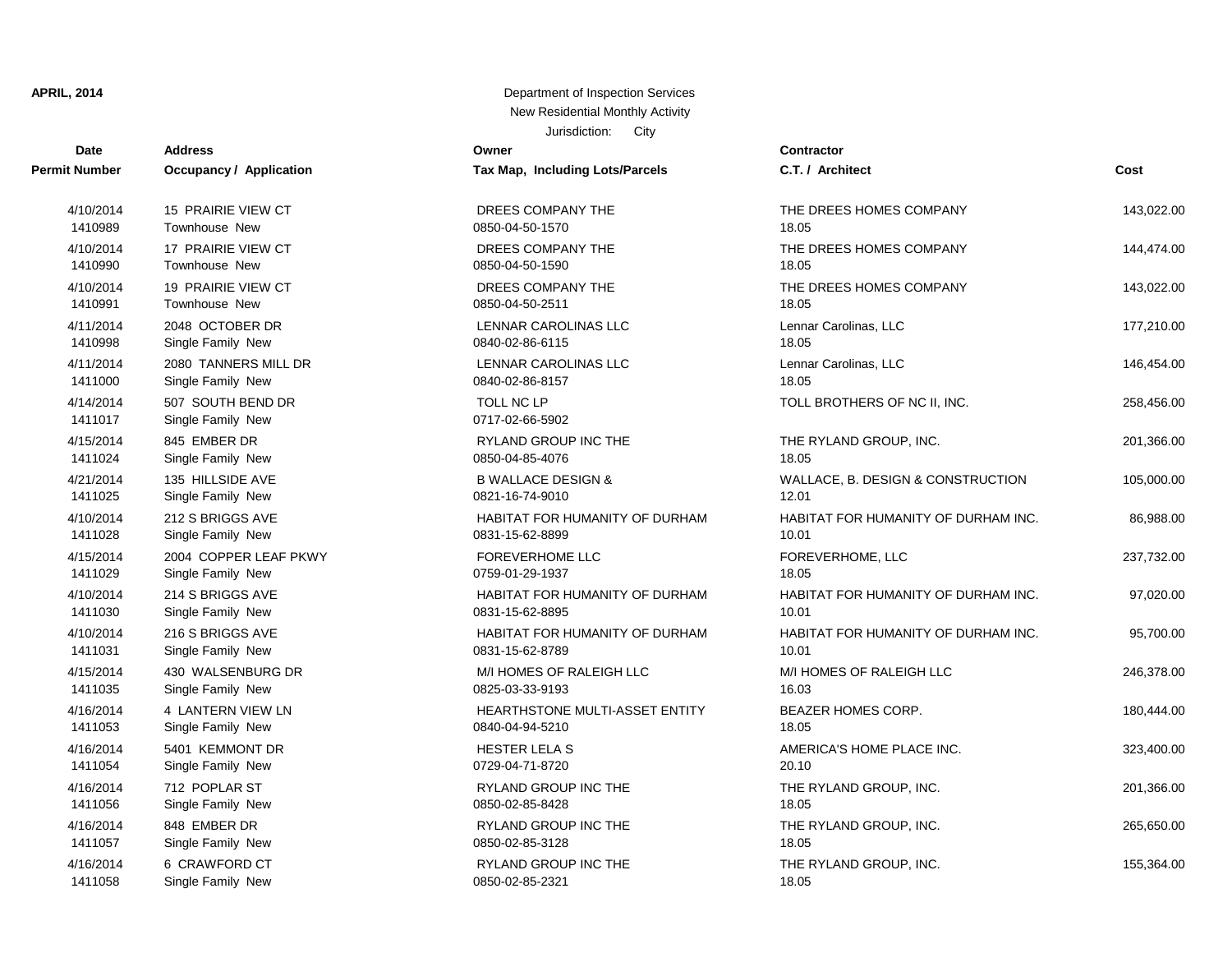| <b>Date</b>          | <b>Address</b>                          | Owner                                   | <b>Contractor</b>                      |            |
|----------------------|-----------------------------------------|-----------------------------------------|----------------------------------------|------------|
| <b>Permit Number</b> | <b>Occupancy / Application</b>          | Tax Map, Including Lots/Parcels         | C.T. / Architect                       | Cost       |
| 4/17/2014            | 3014 OXFORD DR                          | <b>FRASHER S L LLC</b>                  | FRASHER, S.L., LLC                     | 108,636.00 |
| 1411064              | Single Family New                       | 0810-12-97-4139                         | 20.15                                  |            |
| 4/21/2014            | 2052 OCTOBER DR                         | <b>LENNAR CAROLINAS LLC</b>             | Lennar Carolinas, LLC                  | 148,566.00 |
| 1411066              | Single Family New                       | 0840-02-86-5175                         | 18.05                                  |            |
| 4/21/2014            | 1140 GASTON MANOR DR                    | PULTE HOME CORPORATION                  | PULTE HOME CORPORATION                 | 365,574.00 |
| 1411068              | Single Family New                       | 0769-03-43-4350                         | 19                                     |            |
| 4/17/2014            | 2106 BUFFALO WAY                        | <b>CYNMAR DESIGNS INC</b>               | WADE JURNEY HOMES                      | 93,852.00  |
| 1411069              | Single Family New                       | 0842-01-46-4482                         | 18.01                                  |            |
| 4/21/2014            | 3604 GLIDEWELL CT                       | <b>CYNMAR DESIGNS INC</b>               | WADE JURNEY HOMES                      | 207,240.00 |
| 1411070              | Single Family New                       | 0810-15-63-1577                         | 20.07                                  |            |
| 4/21/2014            | 3632 GLIDEWELL CT                       | <b>CYNMAR DESIGNS INC</b>               | WADE JURNEY HOMES                      | 246,444.00 |
| 1411071              | Single Family New                       | 0810-15-53-9548                         | 20.07                                  |            |
| 4/17/2014            | 1608 GREAT BEND DR                      | <b>CYNMAR DESIGNS INC</b>               | <b>WADE JURNEY HOMES</b>               | 102,696.00 |
| 1411072              | Single Family New                       | 0842-01-36-6334                         | 18.01                                  |            |
| 4/17/2014            | 1612 GREAT BEND DR                      | <b>CYNMAR DESIGNS INC</b>               | WADE JURNEY HOMES                      | 110,352.00 |
| 1411073              | Single Family New                       | 0842-01-36-7339                         | 18.01                                  |            |
| 4/21/2014            | 1622 GREAT BEND DR                      | <b>EAST GEER VENTURES LLC</b>           | WADE JURNEY HOMES                      | 114,510.00 |
| 1411074              | Single Family New                       | 0842-01-36-9545                         | 18.01                                  |            |
| 4/22/2014            | 4227 AMBER STONE WAY                    | <b>CIMLAND LLC</b>                      | <b>WADE JURNEY HOMES</b>               | 121,506.00 |
| 1411091              | Single Family New                       | 0843-02-77-9796                         | 18.01                                  |            |
| 4/24/2014            | 104 LAUREL MIST WAY                     | LENNAR CAROLINAS LLC                    | Lennar Carolinas, LLC                  | 212,256.00 |
| 1411108              | Single Family New                       | 0860-01-05-5830                         | 18.05                                  |            |
| 4/26/2014            | 325 SWIFT CREEK XING                    | TOLL NC LP                              | TOLL BROTHERS OF NC II, INC.           | 293,832.00 |
| 1411119              | Single Family New                       | 0717-02-75-9239                         | 20.12                                  |            |
| 4/24/2014<br>1411125 | 203 HICO WAY<br>Single Family New       | MREC BRIGHTLEAF LLC<br>0850-03-33-3300  | THE DREES HOMES COMPANY                | 252,318.00 |
| 4/25/2014            | 202 PLANO DR                            | <b>MREC BRIGHTLEAF LLC</b>              | THE DREES HOMES COMPANY                | 254,232.00 |
| 1411135              | Single Family New                       | 0850-03-32-1865                         | 18.05                                  |            |
| 4/25/2014            | 209 SHADOW HAWK DR                      | STANDARD PACIFIC OF THE                 | STANDARD PACIFIC OF THE CAROLINAS, LLC | 251,460.00 |
| 1411139              | Single Family New                       | 0729-03-03-2970                         | 20.11                                  |            |
| 4/29/2014            | 123 HILLSIDE AVE                        | <b>B WALLACE DESIGN &amp;</b>           | WALLACE, B. DESIGN & CONSTRUCTION      | 95,832.00  |
| 1411144              | Single Family New                       | 0821-16-84-1076                         | 12.01                                  |            |
| 4/25/2014<br>1411146 | 421 COTTONSEED WAY<br>Single Family New | LENNAR CAROLINAS LLC<br>0860-01-15-3756 | Lennar Carolinas, LLC                  | 193,512.00 |
| 4/26/2014            | 833 POPLAR ST                           | <b>RYLAND GROUP INC THE</b>             | THE RYLAND GROUP, INC.                 | 155,364.00 |
| 1411151              | Single Family New                       | 0850-04-84-3701                         | 18.05                                  |            |

| C.T. / Architect                                | Cost       |
|-------------------------------------------------|------------|
| FRASHER, S.L., LLC<br>20.15                     | 108,636.00 |
| Lennar Carolinas, LLC<br>18.05                  | 148,566.00 |
| PULTE HOME CORPORATION<br>19                    | 365,574.00 |
| WADE JURNEY HOMES<br>18.01                      | 93,852.00  |
| WADE JURNEY HOMES<br>20.07                      | 207,240.00 |
| <b>WADE JURNEY HOMES</b><br>20.07               | 246,444.00 |
| <b>WADE JURNEY HOMES</b><br>18.01               | 102,696.00 |
| <b>WADE JURNEY HOMES</b><br>18.01               | 110,352.00 |
| WADE JURNEY HOMES<br>18.01                      | 114,510.00 |
| WADE JURNEY HOMES<br>18.01                      | 121,506.00 |
| Lennar Carolinas, LLC<br>18.05                  | 212,256.00 |
| TOLL BROTHERS OF NC II, INC.<br>20.12           | 293,832.00 |
| THE DREES HOMES COMPANY                         | 252,318.00 |
| THE DREES HOMES COMPANY<br>18.05                | 254,232.00 |
| STANDARD PACIFIC OF THE CAROLINAS, LLC<br>20.11 | 251,460.00 |
| WALLACE, B. DESIGN & CONSTRUCTION<br>12.01      | 95,832.00  |
| Lennar Carolinas, LLC                           | 193,512.00 |
| THE RYLAND GROUP, INC.                          | 155,364.00 |